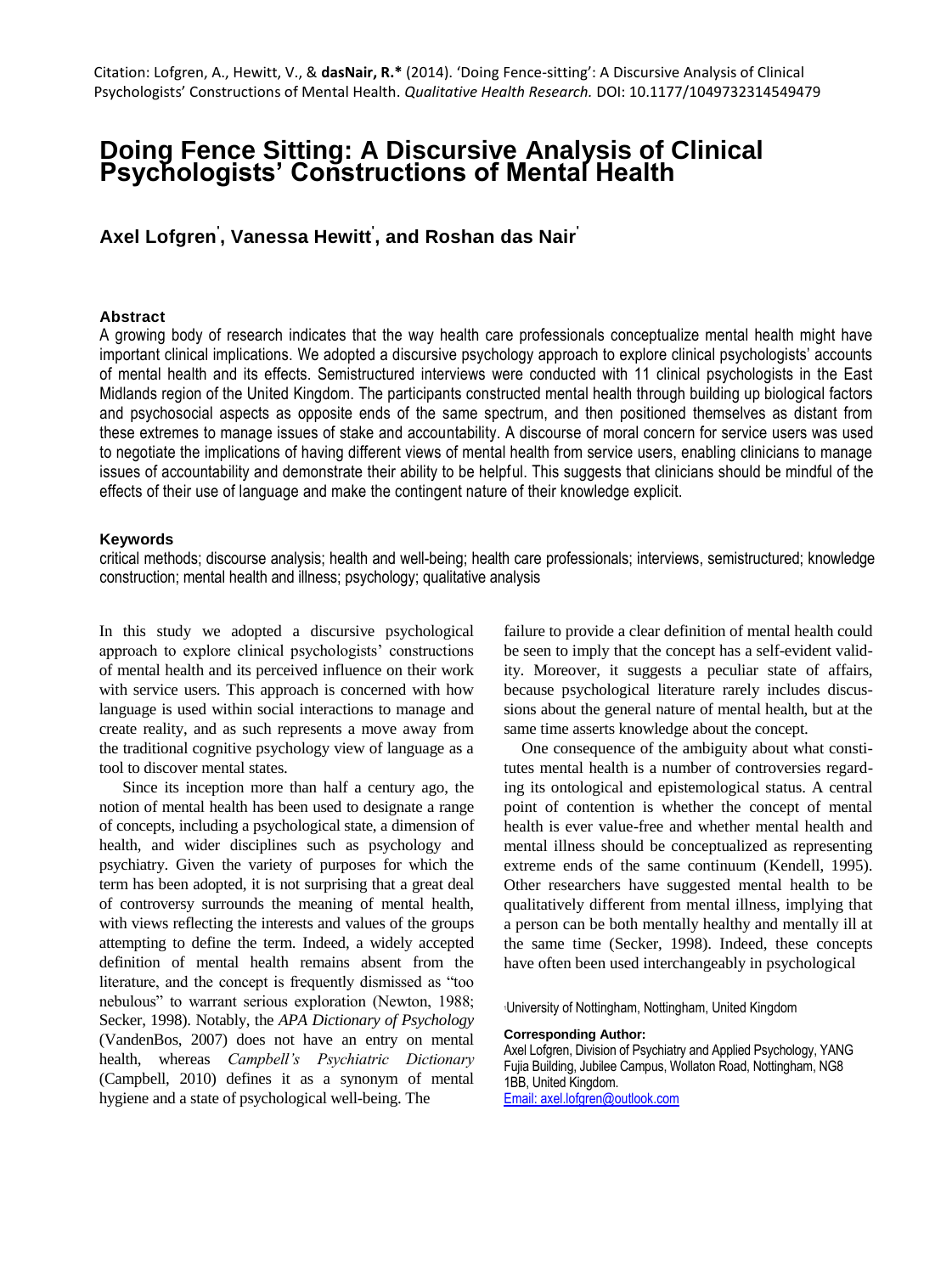literature (Malek, 2004; Pickering, 2006), the boundaries between health and illness are drawn differently in different cultural contexts (Fernando, 2003), and the term *mental health* has frequently been employed to denote the management of mental illness (Vassilev & Pilgrim, 2007).

Despite its elusive nature, there is a growing body of research indicating that the ways in which clinicians conceptualize mental health guide and inform their attitudes, reasoning, and approaches to assessment, formulation, intervention, and evaluation (Harland et al., 2009). Researchers have therefore suggested that clinical psychologists' conceptualizations of mental health have significant clinical implications for their work with service users (Hugo, 2001; Stevens & Harper, 2007).

## **Clinicians' Conceptualizations of Mental Health and its Effects**

Research examining clinicians' conceptualizations of mental health and its implications comprise two main parts. The first is concerned with how conceptualizations influence attitudes and behaviors in relation to service users. Such empirical studies have focused on the consequences of endorsing biological and psychosocial conceptualizations that have been found to influence clinicians' attitudes (Bennett, Thirlaway & Murray, 2008), treatment decisions (Cape, Antebi, Standen, & Glazebrook, 1994), engagement with service users (Kent & Read, 1998), and the quality of treatment provided (Wallach, 2004).

The second part includes studies concerned with the status of clinicians' ontological beliefs about mental health and the effects of these on their work with service users. Such studies have found that psychiatrists and clinical psychologists are unwilling to accept mental disorders as real and natural categories (Ahn, Flanagan, Marsh, & Sanislow, 2006), that ontological views about mental health influence clinicians' beliefs about the effectiveness of interventions and choice of treatment options, and that service users' views about the etiology of their condition are shaped by their clinicians (Ahn, Proctor, & Flanagan, 2009). All of these studies provide support for the notion that clinicians' conceptualizations of mental health have important clinical implications.

# **The Problematization of Mental Health**

Although previous studies have been usefully conducted, they appear conceptually and methodologically limited because they rest on the a priori assumption that mental health is a consensual object of thought about which only attributions might vary. Past studies have assumed that

conceptualizations, beliefs, and attitudes reside internally within individuals, that these remain relatively stable across contexts, and that they can be elicited through appropriate research methods. The notion that people's language reflects their underlying thoughts and feelings has been disputed by discursive psychologists such as Potter and Wetherell (1987), who have argued that people construct accounts to serve different functions. In support of this, there is extensive research on health (Crossley, 2002) and beyond (Gilbert & Mulkay, 1984) suggesting that people are often inconsistent in their discussions of ideological dilemmas and that attitudes change even during the same interactions (Billig, 1999). This poses difficulties for quantitative methodologies, argued to be insensitive to the performative, variable, and contextual aspects of people's accounts (Parker, 2012).

As such, we propose that clinical psychologists' accounts of mental health and their effects can be productively explored by focusing on the ways in which these are discursively constructed through employing a social constructionist epistemology. Social constructionism holds a relativist position with regard to truth and thus views scientific inquiry not as an objective pursuit of truth but as a social institution which actively and systematically produces specific versions of reality and truth (Nightingale & Cromby, 1999). Taking this perspective, an examination of the various ways in which mental health is constructed, negotiated, and authenticated, and the implications of such accounts, is made possible.

### **Methodology: Discursive Psychology**

In this study we adopted the theory and methods of Potter and Wetherell's (1987) discursive psychology, in which it is assumed that language is constitutive and that people's accounts are constructed to perform specific functions. The variability and inconsistency of people's accounts are considered to be the result of language being oriented toward different functions. For instance, researchers have described how accounts are constructed as factual in journal articles by minimizing the agency of the scientist, thereby implicitly locating agency in the objects of research (Gilbert & Mulkay, 1984). It has been noted that speakers tend to draw on a range of rhetorical strategies when they have a stake in the outcome and in discussing contested issues, such as mental health (Harper, 1995). Through analyzing the various discursive strategies that speakers use to construct their accounts, the functions or interests served by these can thus be made more visible.

We propose that the application of a discursive psychological approach to the examination of clinical psychologists' constructions of mental health and its influence on their work with service users enables an analysis of the processes through which mental health is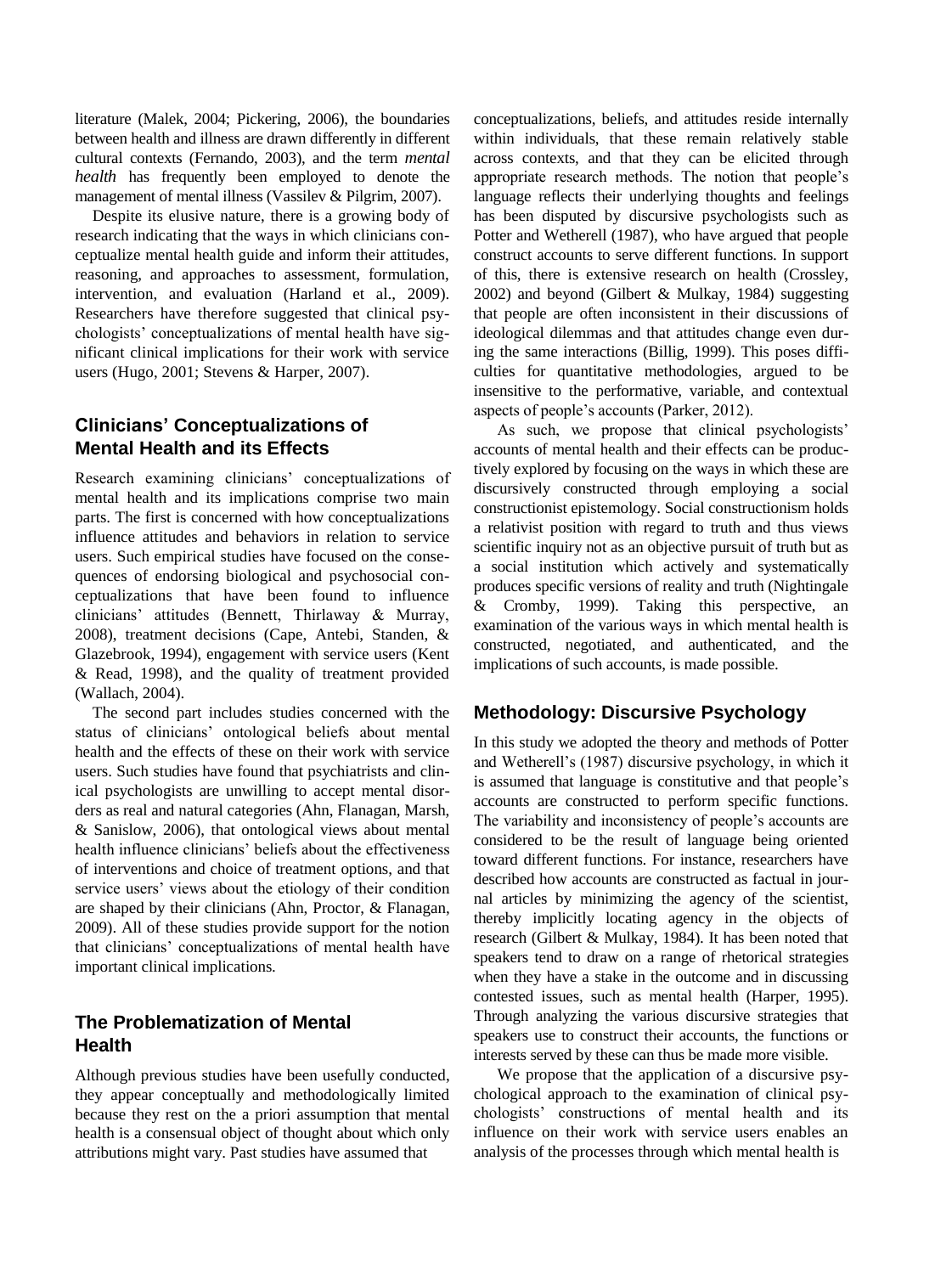"talked into being." Through paying attention to the organization and functions of such talk, the different issues attended to and how this talk is situated by the social and historical context in which it takes place, the adoption of this approach accommodates the variability and fluidity of clinical psychologists' accounts neglected by previous research.

Discursive psychology has been used in previous studies to explore how professional accounts of psychiatric medication can be employed to serve rhetorical and persuasive functions in managing questions about its efficacy (Harper, 1999), to examine the ways in which psychiatric diagnoses are produced in professional discourse (Wooffitt & Allistone, 2005), and to study how the professional use of psychological terms can be the site of discursive struggle (McHoul & Rapley, 2005). As such, discursive psychology was considered to provide a framework well suited to the aim of this study: to explore clinical psychologists' constructions of mental health and its perceived impact on their work with service users.

### **Methods**

Data for this study comprised audio recordings from 11 interviews with clinical psychologists in the East Midlands region of the United Kingdom.

### *Participants*

Prior to carrying out this study we received ethical approval from the Institute of Work, Health and Organisations at the University of Nottingham. We used a purposive maximum-variation sampling strategy because it was hoped that recruiting participants from various services would allow the range of positions and discourses available to speakers to be identified. Clinical psychologists known to us were sent information about the research through email. Eleven clinical psychologists volunteered to take part in the study, a sample size consistent with other published discursive studies designed to explore issues related to professionals' accounts of mental health (e.g., Harper, 1995). Potter and Wetherell (1987) noted that discursive psychology methods require smaller sample sizes compared to quantitative approaches because the success of such studies are dependent not on the amount of data but on the research question asked and depth of the analysis carried out. Indeed, the adoption of saturation as a generic quality marker for qualitative research has been argued to be inappropriate and, at worst, misleading (O'Reilly & Parker, 2013).

Because of the small number of participants, demographic information is offered across the sample to protect confidentiality and minimize the risk of identification. The sample consisted of 7 women and 4 men, 6 of whom

had 0 to 10 years of clinical experience, 2 who had between 11 and 20 years, and 3 who had between 21 and 30 years of experience. In terms of age, 5 were between 31 and 40 years, 3 were between 41 and 50 years, and 3 were between 51 and 60 years of age. The participants worked in a variety of services, including primary and secondary care, forensic, community, neuropsychology, residential, and child mental health services.

### *Interviews*

The use of semistructured interviews in discursive research is a contentious issue, and "naturally occurring talk" is frequently preferred (Potter & Hepburn, 2005); however, interviews enable researchers to purposely question a sample on the same issues, and were therefore considered to provide an appropriate framework for gathering data. Before conducting the interviews, we obtained informed consent that included permission to audio-record the interviews and to publish anonymized extracts. The interviews were aimed at eliciting a range of talk around mental health and were guided by an interview schedule covering participants' views of mental health and its effects on their work with service users. The development of the interview schedule was informed by a literature review and pilot study. Each clinical psychologist participated in one interview, the duration of which ranged from approximately 40 to 110 minutes, with an average session duration of about 72 minutes.

### *Transcription and Analysis*

The interviews were recorded using a digital voice recorder and transcribed using a simplified form of Jeffersonian transcription notation (Rapley, 2007). Following Potter and Wetherell's (1987) suggestions, the analysis consisted of an iterative process whereby the transcripts were read a number of times while paying attention to patterns of language use in the data. Anonymized transcripts were discussed in detail in a series of data sessions and extracts relating to the different categories were then transferred into data files, which became the material for analysis. In particular, the different systematic ways in which mental health was talked about, the various discursive strategies used by speakers to construct their accounts as factual and cohesive, and the range of positions made available through the talk were considered.

### *Quality Issues*

As noted, in this study we adopted a social constructionist epistemology, thus rejecting the notion of absolute truth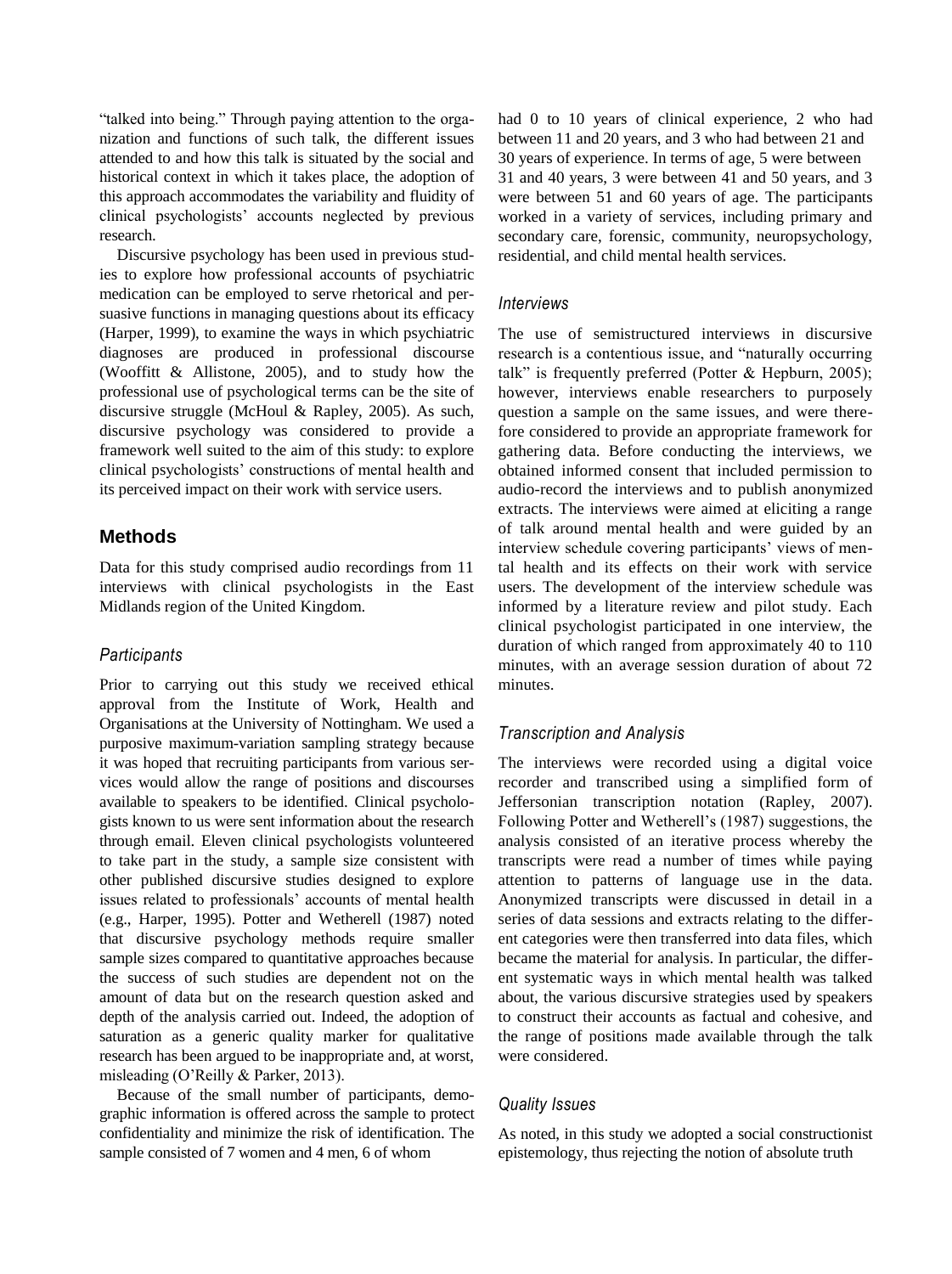that logical positivist research is measured against. This epistemological difference has considerable implications for evaluating the quality of the study because the reading of the data is viewed as only one out of a number of possible interpretations. In line with the suggestion that the quality of qualitative research should be evaluated by the logic of justification associated with the study's epistemology, we aimed to meet the quality criteria set out by Madill, Jordan, and Shirley (2000) for discursive psychological research. We urge the reader to keep the criteria of internal coherence, deviant case analysis, trustworthiness, and openness to reader evaluation in mind as they consider and evaluate the study. We have included an outline of the measures taken to meet these in Supplemental Appendix SA (available online at qhr.sagepub.com/ supplemental).

# **Analysis and Discussion**

The analysis was focused on two features of clinical psychologists' talk about mental health and the interests served by these constructions: first, the ways in which speakers constructed mental health as psychosocial vs. biological, and second, negotiating difference between their views and those of their clients. Both of these aspects were salient and permeated the participants' talk, and contained a wide range of the rhetorical strategies identified across the data corpus, suggesting that they were culturally available to the speakers. To aid reader evaluation, extracts from the interviews are used throughout the analysis to illustrate the presented arguments. The codes next to each extract refer to the interviewer (I) and the clinical psychologists who participated in the study (CP1, CP2, and so forth).

### *Mental Health as Psychosocial vs. Biological*

Edwards and Potter (1992) noted that people frequently view others' accounts as invested to some extent, and that there is therefore a risk that an account is discredited on this basis. To manage such dilemmas of stake or interest, people deploy discursive strategies to demonstrate that their accounts are justified or warranted by facts rather than being biased or prejudiced. In the following two extracts, accounts of mental health are constructed through building up biological factors and psychosocial aspects as opposite ends of the spectrum, and speakers position themselves as distant from both of these extremes. This is achieved through the use of a number of discursive strategies that help clinical psychologists manage issues of stake, interest, and accountability.

```
1 Interviewer (I): yes:: yes erm it's
2 a good opportunity to ask you what
3 your understanding of mental health
4 is?
5 Clinical Psychologist 2 (CP2): erm
6 yes I mean it's funny because in
7 the process of doing this I was
8 kind of thinking what is my neat
9 succinct answer to that question
10 and I don't ha:::ha I can't think
11 of one at all.
12 I: ha ha.
13 CP2: erm I would have said
14 that=well not historically but
15 maybe for me there is I would
16 really li::ke it would really
17 satisfy me to be able to dismiss
18 the notion of any kind of illness
19 kind of conceptualization
20 I: mmmm mmmm.
21 CP2: of and I am thinking about
22 psychosis in this case erm it would
23 really please me to be able to
24 conclusively dismiss the fact that
25 it's an illness and I think my
26 approach is often informed by that
27 drive
28 I: yes.
29 CP2: to kind of consider
30 alternatives and think about okay
31 well let's think about this
32 person's kind of psychological
33 resources=how they have been
34 nurtured=their developmental
35 experiences=their attachment
36 style=what life has dealt them
37 because sometimes you know people
38 just get dealt a crappy hand
39 I: sure
40 CP2: and erm so thinking about
41 how they respond to kind of
42 psychological burden erm but it's
43 the caveat to that is that it's
44 then tricky when someone sits in
45 front of you and says but it is an
46 illness to me it is
47 I: mmmm
```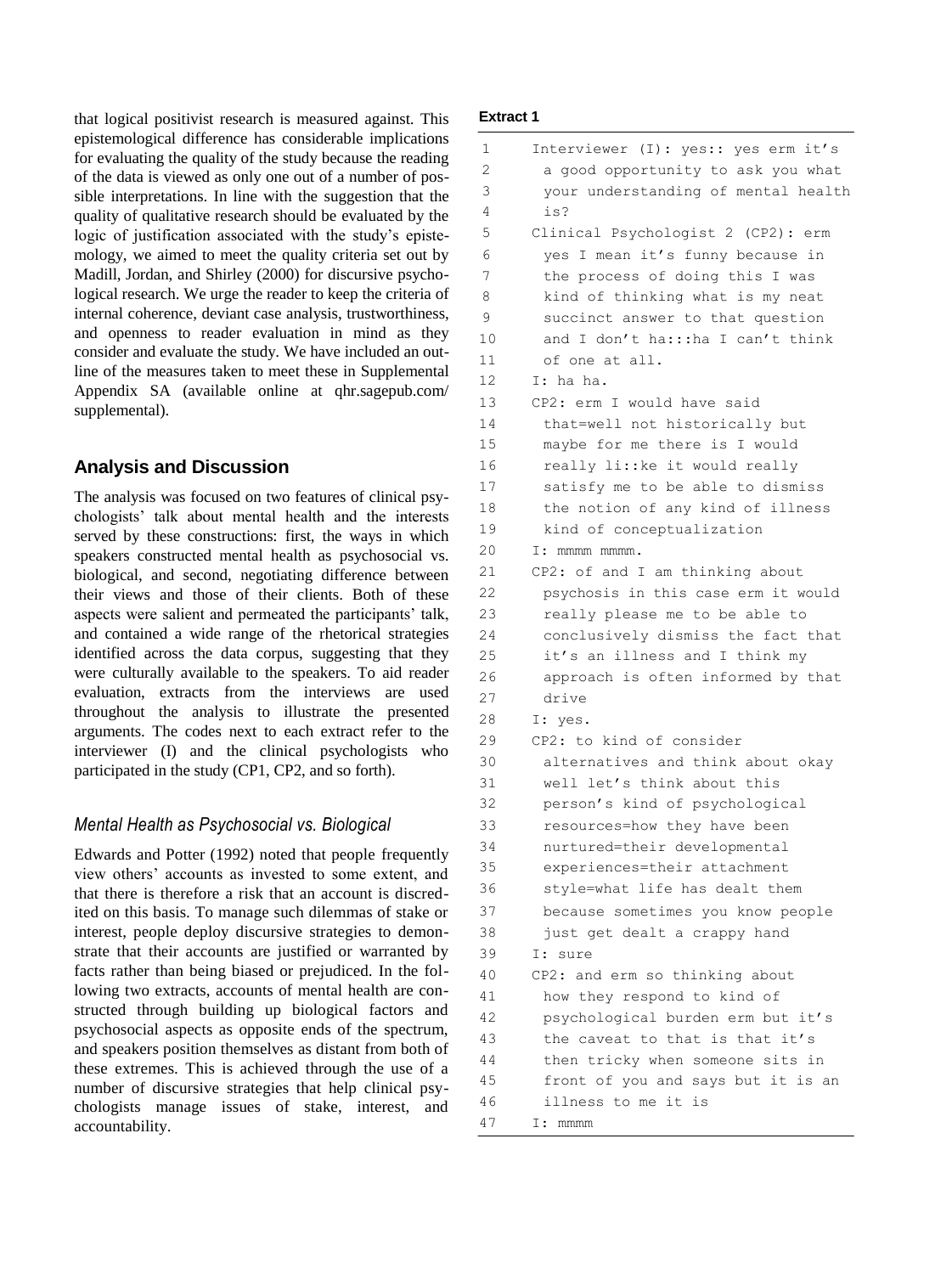| 48 | CP2: and I was well before          |
|----|-------------------------------------|
| 49 | my medication has helped            |
| 50 | I: yes                              |
| 51 | $CP2$ : and actually in a way I am  |
| 52 | internally cursing them damn it     |
| 53 | ha:ha:ha: I really wish I really    |
| 54 | had you know, because I suppose     |
| 55 | theoretically it's satisfying to be |
| 56 | able to conceptualize it purely in  |
| 57 | terms of psychosocial? stuff but I  |
| 58 | am not sure that we can and I think |
| 59 | maybe that's kind of a naïve erm    |
| 60 | its just its that antipsychiatry    |
| 61 | thing of just not wanting them to   |
| 62 | be right                            |
| 63 | I: yes                              |
| 64 | CP2: erm I think ninety percent     |
| 65 | they are not but there are times    |
| 66 | particularly postqualification      |
| 67 | when I have had you kno:w when you  |
| 68 | think actually you do:: have to     |
| 69 | consider factors like that          |
|    |                                     |

Notably, when asked about mental health, the speaker responds by constructing the dismissal of illness conceptualizations as an ideal to aspire to. This ideal is then explored by listing the "psychosocial stuff" which is presented as comprising the alternative to an illness conceptualization of mental health and is finally dismissed through the introduction of a case example on lines (LL) 44–45, which is used as a contrast to the psychosocial aspects of mental health. The use of such contrasts and lists has been noted to be powerful in producing factuality because it combines ideas eclectically from a range of theoretical viewpoints (Edwards & Potter, 1992). Similarly, the speaker communicates that she has no stake in what she is saying through constructing her stake as counter to the illness conceptualization represented by the case example, a discursive strategy known as stake inoculation. Thereby she positions herself as objective and constructs her account as factual (Potter & Hepburn, 2008).

The speaker explains that it "would be theoretically satisfying" to conceptualize mental health purely in psychosocial terms but that, through experience, she has come to think of this as "naïve" and just "that antipsychiatry thing of just not wanting them to be right." In this way, thinking of mental health in purely psychosocial

terms is presented as a "naïve ideal" which the speaker distances herself from using case examples, creating a space between theory and practice and referring to the authority given by her experience as a clinical psychologist.

Horton-Salway (2001) suggested that rhetorical strategies are used precisely when there is a sensitive or contentious issue. It is therefore interesting that the case example is deployed following an account of psychosocial aspects of mental health, an aspect that is presented as incongruous with the illness conceptualization which it "would really satisfy" the speaker to "conclusively dismiss." Edwards and Potter (1992) noted how such case study format examples create the impression of a perceptual experience; i.e., as being factual and free from personal bias. The use of this example constructs the account as open to challenge and positions the speaker as reasonable. Indeed, if someone were to say that the speaker endorses an antipsychosocial understanding of mental health, one could point to the comment that she views it as the ideal conceptualization which, if it weren't for her personal experiences of evidence to the contrary, she would embrace.

In the last part of the extract the speaker makes use of various rhetorical strategies to account for the implication of biological factors in mental health and thus an illness conceptualization. First, the use of the qualifier "I think" followed by the numerical approximation "ninety percent" works to position the speaker as thoughtful and open to challenge while objectifying the implication of biological and psychosocial factors in mental health, thus giving them agency in their own right. The use of numbers is a common rhetorical device in empiricist accounts (Gilbert & Mulkay, 1984). Second, through referring to "postqualification" the speaker's talk is constructed as coming from a category (qualified clinical psychologist) of knowledge, and is thus presented as factual upgrade of knowledge.

It is likely that the interviewer's position as a trainee clinical psychologist prompted the speaker to make use of this device, because it might not have carried the same epistemic weight in a conversation with another qualified or senior clinical psychologist. This rhetorical strategy has been named category entitlement by Edwards and Potter (1992), who demonstrated how some individuals (category members) are expected to possess or have access to certain knowledge or skills. Thus, through referring to such category membership, speakers are able to position themselves as "possessing the truth."

Finally, on LL 65–69, the speaker describes how not just she, but everyone else also needs to take such biological factors into account. Through characterizing these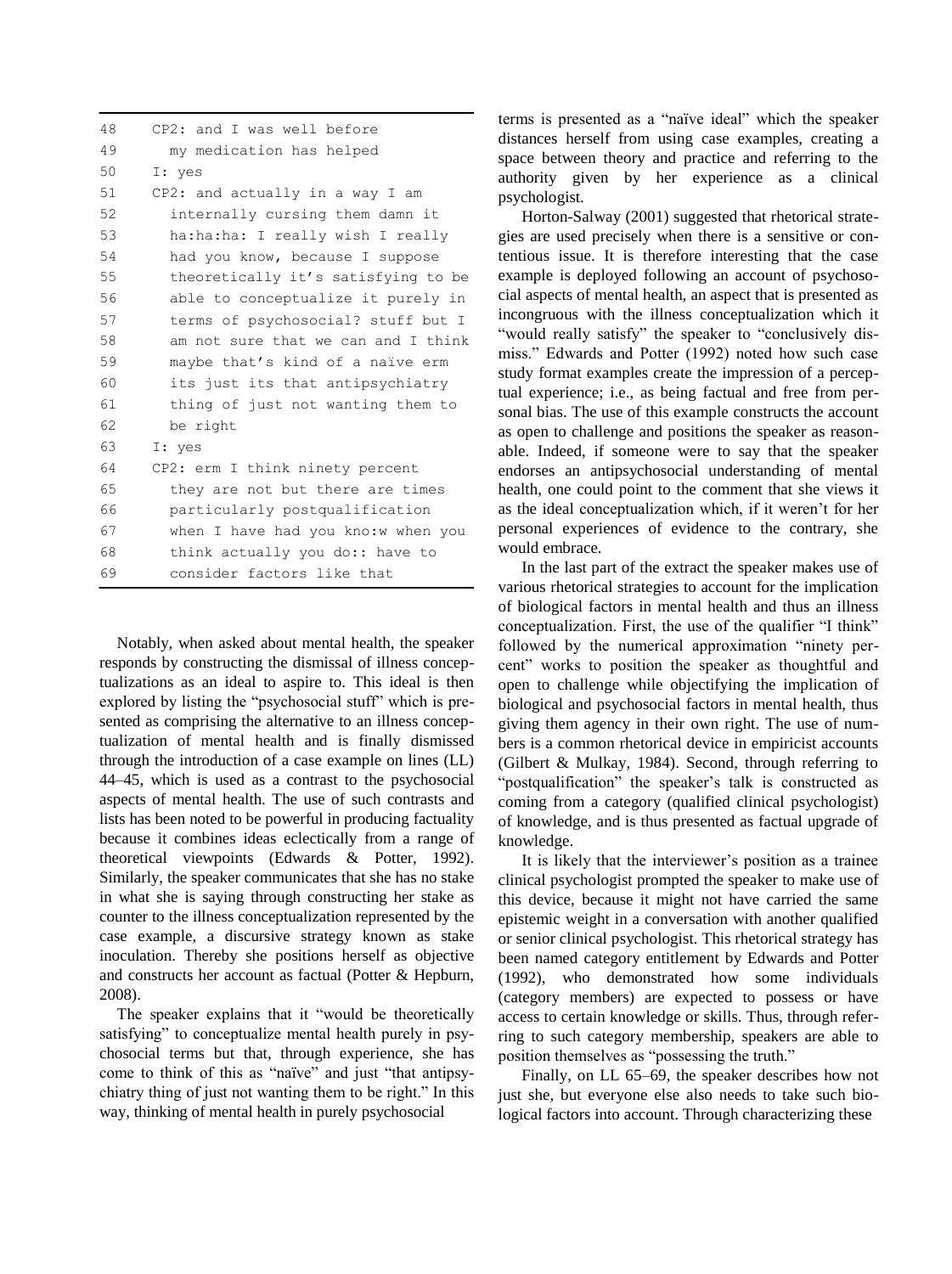events as having a predictable and sequential pattern, the speaker makes use of a discursive strategy referred to by Edwards (1995) as script formulation. This helps to manage the speaker's accountability because it "scripts" the implication of biological aspects in mental health as an aspect that is to be expected or assumed, and therefore not the responsibility of the speaker.

As in the previous excerpt, although asked about mental health, the speaker in Extract 2 orients toward a conceptualization of mental ill health and constructs mental health, mental illness, and mental health problems as concepts that are taken to mean the same thing and can thus be used interchangeably, as indicated in the statement "whatever terminology you use" on LL 82–83. Through utilizing the impact of a scientific metaphor ("continuum") along with the powerful nomenclature of a scientific and medicalized discourse ("psychosis, mood regulation issues"), mental health is then constructed as real and as existing regardless of the previously mentioned diagnostic categories.

#### **Extract 2**

```
70 I: that's er that's a good point to
71 lead into erm what your
72 understanding of mental health is I
73 suppose.
74 CP1: I am very much erm mmm:: my
75 starting point I suppose is that I
76 see most of the issues that people
77 struggle with as being part
78 of erm er: a continuum of human
79 experience and obviously people who
80 have got a diagnosis of a mental
81 illness or a mental health problem
82 however whatever terminology you
83 use tend to be people who are just
84 at the extreme ends of=of some
85 continuum or other which we are all
86 on somewhere
87 I: yes
88 CP1: erm whether it's erm
89 obsessiveness or erm:: you know
90 sort of relationship erm you know
91 mood regulation type issues or
92 whether it's erm anxiety or even
93 psychosis? but I am not a I don't
94 have a sort of radical position on
95 erm the sort of the construction
96 of=of mental illness in that I
97 think it is legitimate for people
98 for us to consider and for people
99 to consider themselves to have what
100 might be described as an illness
```
 with a kind of at least partially physiological basis. I think there is evidence or a genetic basis you know there is evidence that=that those factors are relevant 106 I: yes 107 CP1: however? I think that in 108 general the medical approach to mental illness is probably erm in a sense the least important part of it and of the psychological and social end of understanding of somebody's experience and how their difficulties have sort of manifested and understood, erm is kind of you know seventy-five percent of the of what's worth working with 118 I: yes 119 CP1: So=yes medication might be helpful yes it's important to bear in mind there might be things that aren't going to change through social or psychological interventions but I suspect on the whole in mental health erm that that's the sort of the least important part of it very often for a lot of people anyway. 129 I: yes. 130 CP1: erm so I suppose erm and I don't want to put a label on it I loathe to put a label on it but my position would be although I am not a radical antipsychiatry anti-135 medical I do:: think that that's not where most of the important stuff goes on I guess I would say 138 that 139 I: yes. 140 CP1: or I would say that because I am a psychologist 142 I: yes 143 CP1: but:but that's I suppose where I position myself

In the second turn, the speaker positions herself as distant from any radical position before answering the question and corrects herself from "I am not a" to "I don't have a sort of radical position." This rephrasing is noteworthy because it changes the intentionality of the statement from being one that defines the speaker (the verb to be) into a position of choice (the verb to have), thus giving agency to the intentional and flexible nature of the stance. This statement serves to distance the speaker from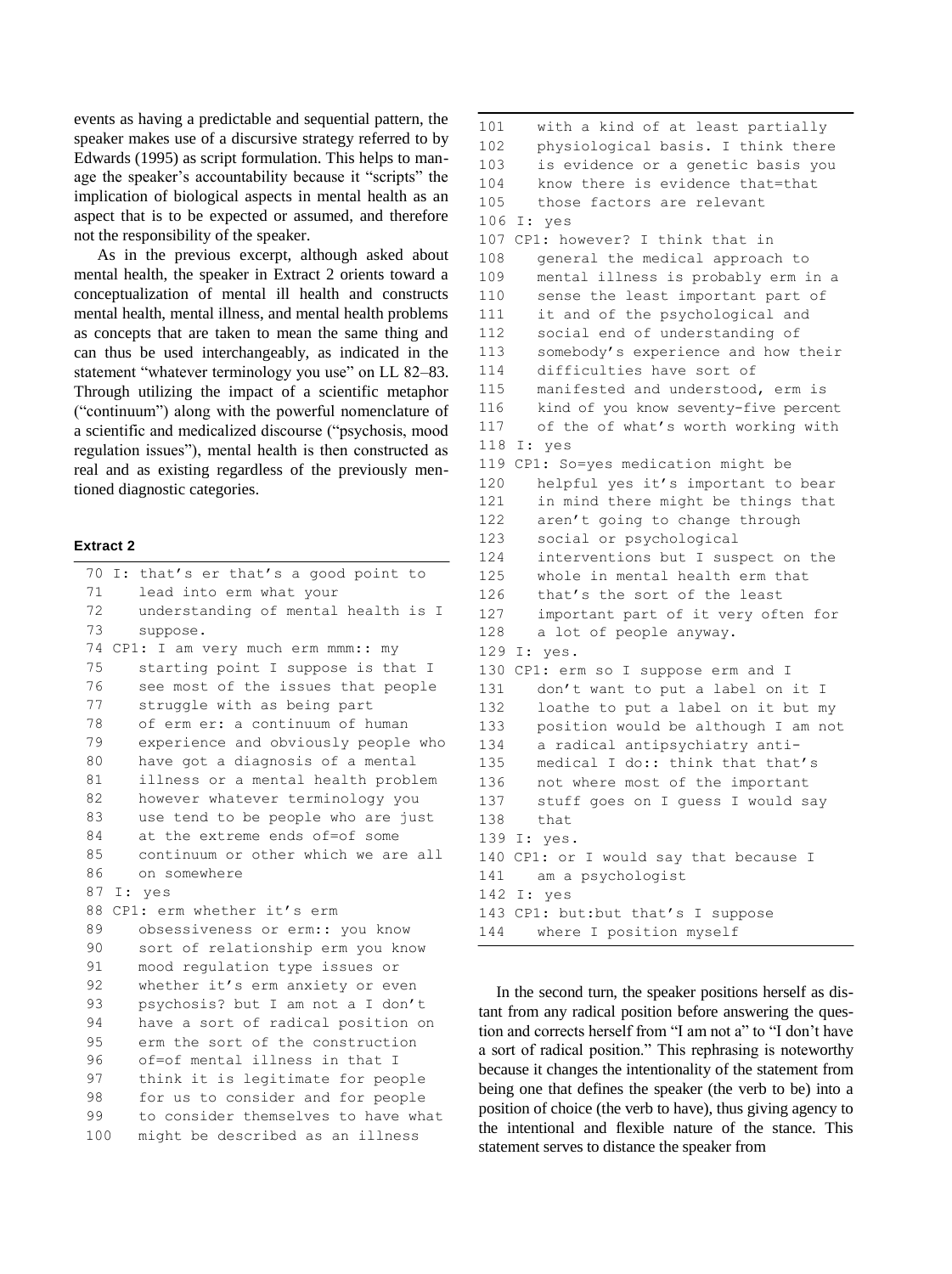radical social constructionist views and works as a rhetorical disclaimer for the following sentence, in which biological aspects of mental health are emphasized. On LL 107–111, the speaker also distances herself from the "medical approach," instead emphasizing the importance of psychosocial aspects of mental health. The use of quantification to describe the extent to which psychosocial factors are implicated in mental health gives the account additional epistemic weight. As in the previous extract, through constructing her stake as counter to the medical approach, stake inoculation is used to protect the speaker from accusations that her account is invested or biased.

A recurrent feature of clinical psychologists' talk was that they appeared surprised and confounded by questions about their understanding of mental health, as indicated by laughter, clarifications, and repetitions of the question. This occurred frequently across the interviews, which is noteworthy because all participants were told that they would be asked about their ideas about mental health before agreeing to take part in the study. A possible interpretation of these responses is that mental health, as indicated in the literature review, is such a vague and ambiguous term that it poses difficulties for people attempting to explain it. It is also possible that participants felt nervous or threatened because, in their role as mental health professionals, they might be expected to be able to answer this question in an authoritative manner. Indeed, such features of accounts have been suggested to be typical of talk about sensitive and difficult topics (van Dijk, 1984).

As outlined, clinical psychologists produce accounts of mental health through presenting psychosocial and biological factors as representing opposite extremes and then distancing themselves from these poles. A feature of this type of account is that speakers note the influence of personal ideological commitment in distancing themselves from "that antipsychiatry thing of just not wanting them not to be right" and the "medical approach," which "is the least important part of it." One effect of such constructions is to present a narrative that asserts the implication of biological aspects in mental health through distancing oneself from more radical understandings which, in turn, are constructed as naïve and narrow-minded.

In Extract 2, the speaker restated her positioning as distant from both antipsychiatric and medical understandings of mental health, and then made reference to this positioning as being the dominant narrative within clinical psychology. Through voicing and acknowledging this dominant discourse, the speaker thus introduced her own personal agency and subjectivity into the narrative. This script formulation functions to construct accounts as ones that are to be expected from any clinical psychologist

while emphasizing personal agency, thus positioning speakers as thoughtful, balanced, and reasonable. In the following extract the speaker draws on a similar account in explaining the factors that have impacted on his views of mental health.

### **Extract 3**

```
145 I: what ehmm::: would you say has
146 influenced your understanding of
147 mental health?
148 CP5: erm you know I suppose I am
149 somebody who tends to think that
150 most things are partly true just
151 as almost everything is partly
152 wrong as well
153 I: yes
154 CP5: it's the kind of models and
155 ideas that we think of that you
156 know I find it difficult to
157 entirely reject any erm but
158 difficult to entirely embrace any:
159 I: sure erm yes
160 CP5: at the expense of others if
161 you see what=I=mean so I am kind
162 of a natural erm fence sitter or
163 fudger or so ha::ha:: erm
164 I: ha::ha
165 CP5: but I suppose I defend that
166 on the basis that I think that's
167 how=I think that's how it really
168 works
169 I: yes::
170 CP5: you know I think we are a and
171 the experiences that we have
172 including the difficult ones=the
173 dramatic ones that we seek help
174 for
175 I: mmmm
176 CP5: are a combination of you know
177 what we are you know biologically
178 evolutionary speaking erm as well
179 as our more immediate erm
180 circumstances you know our
181 psychological and emotional
182 history our attachment histories
```
The speaker asserts that he subscribes to a variety of frameworks of mental health. Although this response implies that such a multifactorial account simply represents the way things really work, it can also be viewed as a rhetorical strategy and thus be examined for the effect that it achieves in talk. On LL 176–182, a range of theoretical frameworks of mental health is presented in a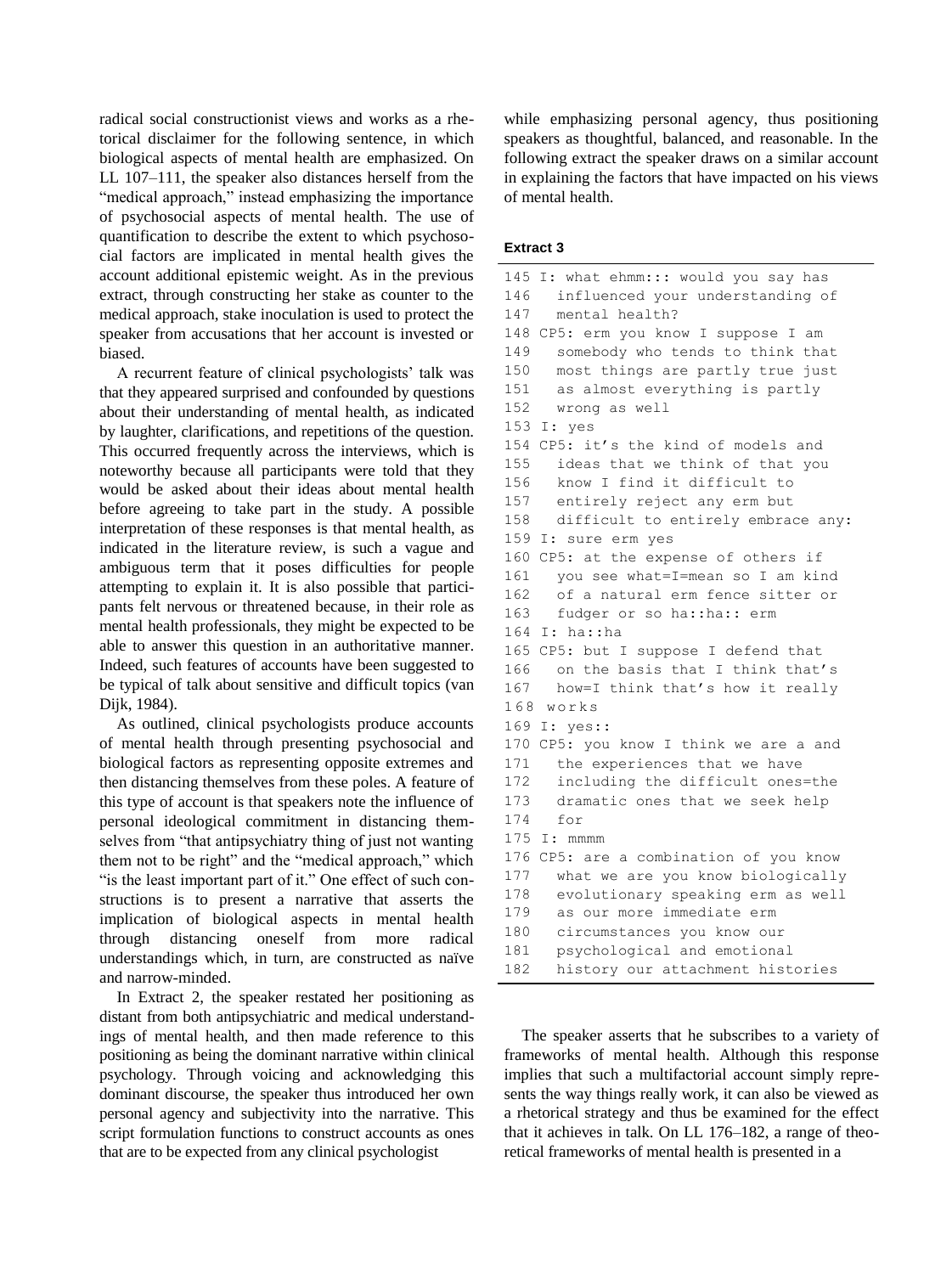five-part list, a discursive strategy argued to be effective in constructing factual accounts (Edwards & Potter, 1992). Through eclectically combining ideas from various theoretical viewpoints the account is given a degree of flexibility, which can be used to manage potential challenges, a feature described by Harper (1999) in his analysis of psychiatrists' accounts of the efficacy of medication. In this way, if the influence of biological factors on mental health were questioned on the basis that medical interventions have not had an effect on a person's mental health, then other frameworks can be drawn on as an explanation.

"Fence-sitting" accounts such as these rest on the liberal assumption that all points of view have some utility and therefore appear to be open to criticisms. However, although utilizing rhetoric of eclecticism and balance, they have also been argued to assimilate criticisms and thereby function to maintain the status quo (Billig, 1987). Indeed, one of the effects of fencesitting accounts is that they can present a range of theories as equally valid but as fixed within a hierarchy. For example, Harper (1999) outlined how such accounts allowed psychiatrists to construct biology at the "core" of mental health problems, and to position psychological and social issues as the mere effects of underlying biological mechanisms.

In the following extract the speaker manages the dilemma of accounting for the efficacy of medication and thus the implication of biological factors after having constructed mental health in terms of psychosocial factors. This is achieved through presenting medication as being able to manage people's mental health on a "very surface level." Such metaphors of depth are a common feature of empiricist accounts and function to position clinical psychologists as experts with specific knowledge about the "realm below the surface." Because this form of knowledge cannot be verified but only assumed through paying attention to symptoms or surface signs, it functions as a type of category entitlement.

#### **Extract 4**

|     | 183 CP4: erm and I don't know you know |
|-----|----------------------------------------|
| 184 | maybe that's true and I suppose        |
| 185 | that's another example of              |
| 186 | something that challenges my           |
| 187 | reluctance to kind of engage in        |
| 188 | biological models of illness           |
| 189 | $I:$ mmmmm:                            |
|     | 190 CP4: and kind of chemical          |
| 191 | imbalances and all those kinds of      |
| 192 | things because I meet people where     |
| 193 | medication really works for them       |
| 194 | I: ves                                 |

```
195 CP4: and makes the difference and
196 therefore I can't say there is
197 nothing in it erm but I also think
198 that you have to be really
199 cautious around that so you know
200 of course somebody appears better
201 if they are sedated
202 I: yes
203 CP4: I erm yes I remember a
204 service user saying to me once
205 that you know of course you know
206 of course he was more tranquil
207 because he was having massive
208 amounts of tranquillizer but it
209 didn't mean that things had
210 changed for him necessarily
211 I: no
212 CP4: it just meant that they were
213 managed on a very surface level
214 and as yet, I suppose alongside
215 those people who I see take
216 medication it seems to be really
217 really helpful for them
218 I: yes
219 CP4: I also see a lot of people on
220 a lot of medication who have been
221 taking it for a long time and
222 nothing has changed for them
223 I: yes
224 CP4: and you know=so I always have
225 that I suppose it's not really a
226 dilemma but I always have that
227 kind of mixed view of maybe there
228 is something in the biology. but
229 maybe there isn't
```
Through constructing a multifactorial account of mental health, the speaker is able to account for the varying efficacy of medication and thus the implication of biological factors while the primacy of psychosocial factors remains unthreatened. Clearly, if the speaker would have constructed mental health in purely psychosocial terms she might have struggled to offer a solution to such challenges. In this way, such multifactorial accounts are able to neutralize challenges to a psychosocial account through the use of biological theories. Moreover, because the account is not tied to any particular theoretical model, it can be changed depending on the circumstances, thus further increasing its flexibility.

In the above extracts, mental health was constructed in biopsychosocial terms, allowing clinical psychologists to implicate biological factors while maintaining the primacy of psychosocial factors in mental health. These accounts draw on elements of eclecticism and balance to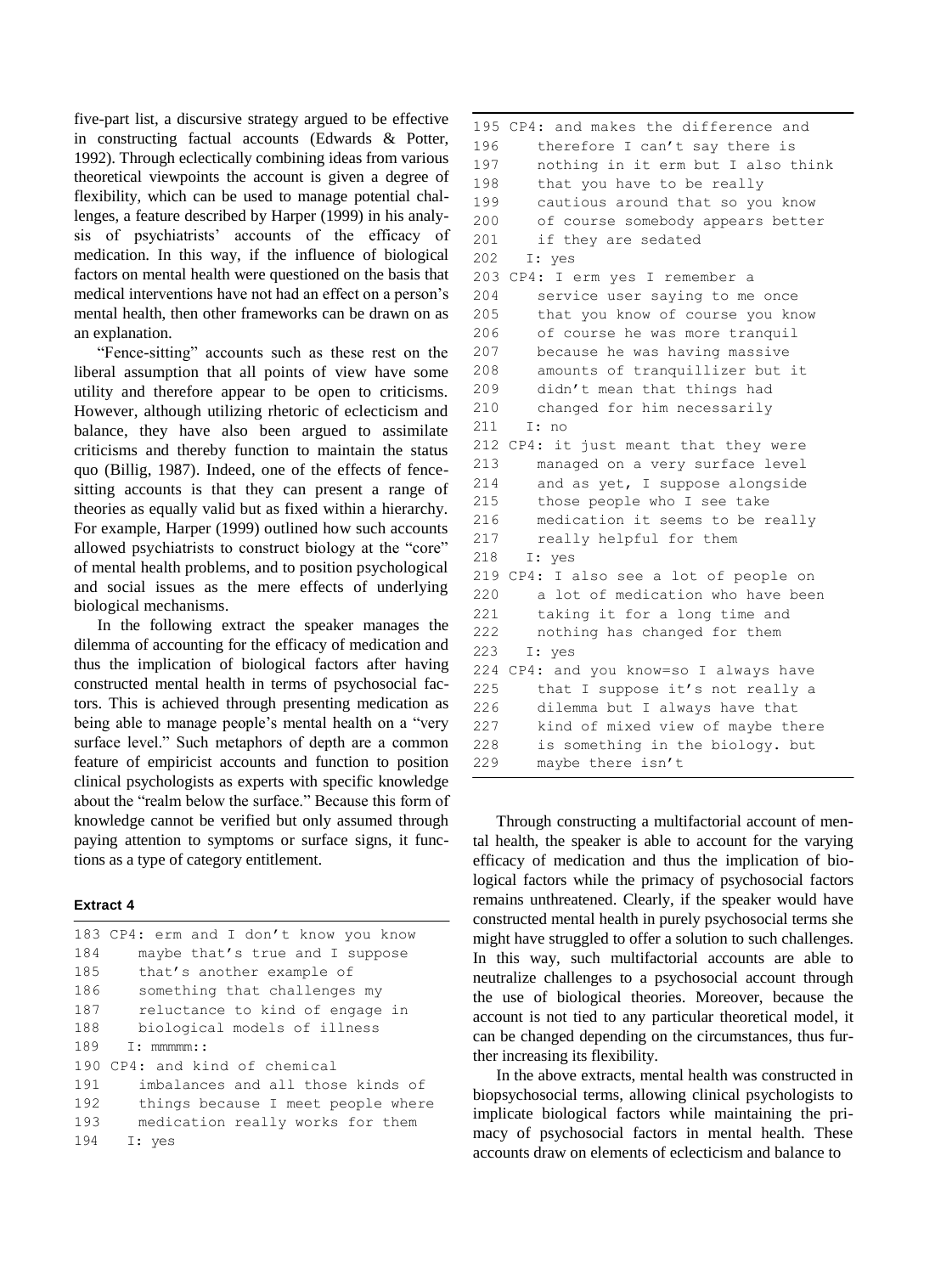appear flexible and to position clinical psychologists as being open-minded, liberal, and thoughtful professionals who weigh up arguments for and against in a balanced and rational manner. However, as outlined, such accounts might also paradoxically work to relativize challenges and criticisms and thereby function to maintain current practice.

These criticisms of the discursive effects of fence-sitting accounts are also echoed in the literature concerned with the implications of adopting a biopsychosocial model of mental health (Stainton-Rogers, 1991; Yardley, 1996). Engel (1977), the "father" of the biopsychosocial model of mental health, suggested that a "rational scientific approach to behavioral and psychosocial data" (p. 132) should be adopted to create standardized psychosocial measures comparable to biological variables. From this point of view, concepts such as cognitions and personality are to be seen as objective and value-free entities representational of an underlying psychological reality. In this manner, the biopsychosocial model is able to incorporate and assimilate psychosocial aspects of mental health while retaining an essentially biological perspective.

Rather than analyzing psychosocial aspects of mental health in biomedical terms, critics of the biopsychosocial model have proposed that the biological realm should be reinterpreted from a psychosocial viewpoint. From this perspective, mental health and biopsychosocial concepts are viewed as changeable notions that are constructed and maintained by social relationships, roles, and practices; for example, through the practices of clinical psychologists who advocate selective ideas about what mental health really is by outlining the "underlying" causes of the conditions that service users present with in clinical practice.

As noted, discursive psychology holds that constructing mental health as a biopsychosocial phenomenon is doing something beyond the words used; it is performing an activity, and detailed reading of the data allows for various interpretations of the possible function of such constructions to be made (Potter & Wetherell, 1987). The reading of the clinical psychologists' construal of mental health in biopsychosocial terms was that it legitimated the implication of biological factors while emphasizing the primacy of psychosocial factors, which was helpful in managing dilemmas around the efficacy of medication and cases in which there was a lack of psychosocial evidence to explain a person's mental health.

### *Negotiating Constructions: A Moral Discourse*

In this study we were also concerned with how clinical psychologists construct the influence of their views of mental health on their work with service users. As reflected in the following extracts, one prevalent feature of these

accounts was clinical psychologists negotiating the implications of having different views of mental health from their service users through drawing on a discourse of moral concern.

### **Extract 5**

| 230 | CP9: and just it doesn't matter?   |
|-----|------------------------------------|
| 231 | what I believe you know what       |
| 232 | matters is the person's own view   |
| 233 | and their experience and I might   |
| 234 | be able to share some helpful      |
| 235 | ideas                              |
| 236 | I: yes                             |
| 237 | CP9: about that and they may take  |
| 238 | them on board and you know they    |
| 239 | might kind of buy into some of my  |
| 240 | theories around mental health erm  |
| 241 | or why they might be facing        |
| 242 | difficulties but they might reject |
| 243 | that and I suppose part of the way |
| 244 | that I integrate it into my work   |
| 245 | is by always making it clear that  |
| 246 | I have a kind of bit of a theory   |
| 247 | or a hypothesis and I make it very |
| 248 | tentative                          |
| 249 | $I:$ mmmm::                        |
| 250 | CP9: and I make it very gentle and |
| 251 | I also invite people to reject it  |
| 252 | I: yes                             |
| 253 | CP9: as much as I invite people to |
| 254 | buy into it so you know quite      |
| 255 | often in sessions it's not unusual |
| 256 | for me to say you know I have got  |
| 257 | an idea or it might be wrong and   |
| 258 | tell me if I am completely off the |
| 259 | mark or you know                   |
| 260 | I: yes                             |
| 261 | CP9: I think I am very=I am very   |
| 262 | keen for the client to know that   |
| 263 | they are the expert on them        |

Through the continuous use of the modal auxiliaries "might" and "may," the tentativeness of the speaker's subjective account is emphasized. These features give an impression of collaboration and function to position the speaker as a liberal and nondirective clinician whose primary concern is to empower service users. In line with this, previous researchers have noted the need for clinicians to come across as being open-minded and to take on the attitude of "independent objective discussants" (Fowler, Garety & Kuipers, 1995).

Another feature of this discourse is to present oneself as a responsible professional through providing examples of authoritarian clinical psychologists and then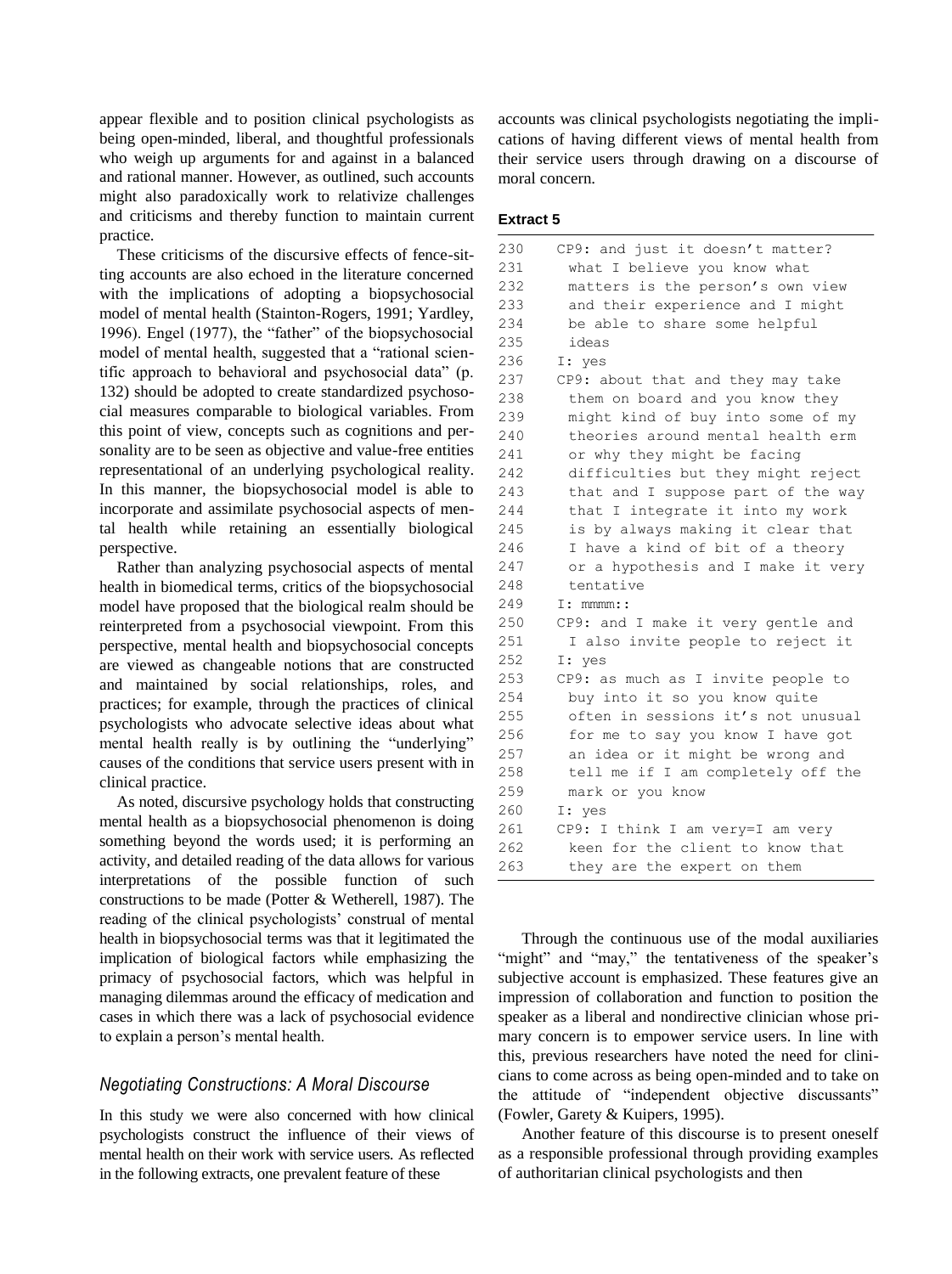distancing oneself from these. Potter and Wetherell (1987) noted that speakers do not only use discursive strategies to present particular versions of events in constructing their accounts, but also deploy rhetorical devices to undermine alternative versions that might pose a threat to how that person wants to be understood. Examples of such accounts can be seen in the following two excerpts, in which speakers address the threat to themselves as noncollaborative clinicians through the deployment of case examples, thus enabling their talk to be viewed from a moral framework where accountability can be managed

#### **Extract 6**

```
264 CP9: I suppose I manage it by and
265 I always manage it by taking a
266 kind of not knowing position and
267 taking a position of not having
268 any certainty
269 I: mmmm::
270 CP9: So I would never impose on
271 somebody that their view=you know
272 their view is wrong or just
273 because it's different to mine I
274 don't see myself as an expert who
275 knows more about their experience
276 than they do
277 I: right
278 CP9: erm and I think that's really
279 dangerous and in fact I was having
280 a conversation with a service user
281 not a client but someone who has
282 used psychology services in the
283 past recently and they were saying
284 that they had a really awful
285 experience of going to a
286 psychologist who was very
287 insistent on what the formulation
288 was
289 I: yes
290 CP9: of the problem and that
291 things that she had seen in her
292 life as good the psychologist
293 turned that so you know the
294 formulation kind of made out that
295 things had caused her problems
296 that she actually didn't believe
297 had caused her problems
298 I: mmmm
299 CP9: and had never thought about
300 it in a kind of negative way
301 I: yes
302 CP9: and you know I never want to
303 be that psychologist basically you
```

```
304 know I don't want to be someone
305 that kind of imposes a view so I
306 think if you take a position where
307 you say let's think about what may
308 have led to your current
309 difficulties erm then you know
310 then you can coconstruct
311 something that's meaningful to the
312 client?
```
and allocated within interactions. In this extract, the service user's expertise is given agency through the assumption of a "not knowing" position. This account is then corroborated through the use of a case example which is strengthened through vivid and detailed descriptions and by the authority of personal experience, which positions the speaker as a credible witness (Edwards & Potter, 1992). The deployment of the extreme case formulations "really dangerous" and "really awful" functions to further emphasize the seriousness of the example (Pomerantz, 1986). The speaker strongly distances herself from those clinical psychologists who "impose" their views on others and places evaluative moral force in the word "impose," which constructs the behavior of such clinicians as morally unjustifiable and unethical. This distancing is also achieved through the use of the personal pronoun "you" and "you know," which works to co-opt the interviewer.

> The deployment of the word "coconstruct" suggests a social constructionist discourse in which views about mental health might change depending on their situated-ness. Indeed, the reluctance to make use of the word "truth" and the use of words such as "ideas" and "views," which do not imply a singular, fixed, or neutral way of looking at things, were a prevalent feature of clinical psychologists' talk about the effects of their views about mental health. Gilbert and Mulkay (1984) noted that although the activity performed by participants' constructions cannot be known by analysts, theories about the functions of such accounts can nevertheless be developed through familiarity with the data. It seems that through presenting views about mental health within a social constructionist ontology, clinical psychologists are able to resolve the potential dilemma of having conflicting views and instead emphasize their primary concern: their ability to be helpful to service users through coconstructing narratives.

|               | 313CP2: and also when someone tells | 313 |
|---------------|-------------------------------------|-----|
|               | 314you that that's how they view    | 314 |
|               | 315who are we? to tell them that    | 315 |
| 316are wrong? |                                     | 316 |
| I: ves        |                                     | 317 |
|               |                                     | 318 |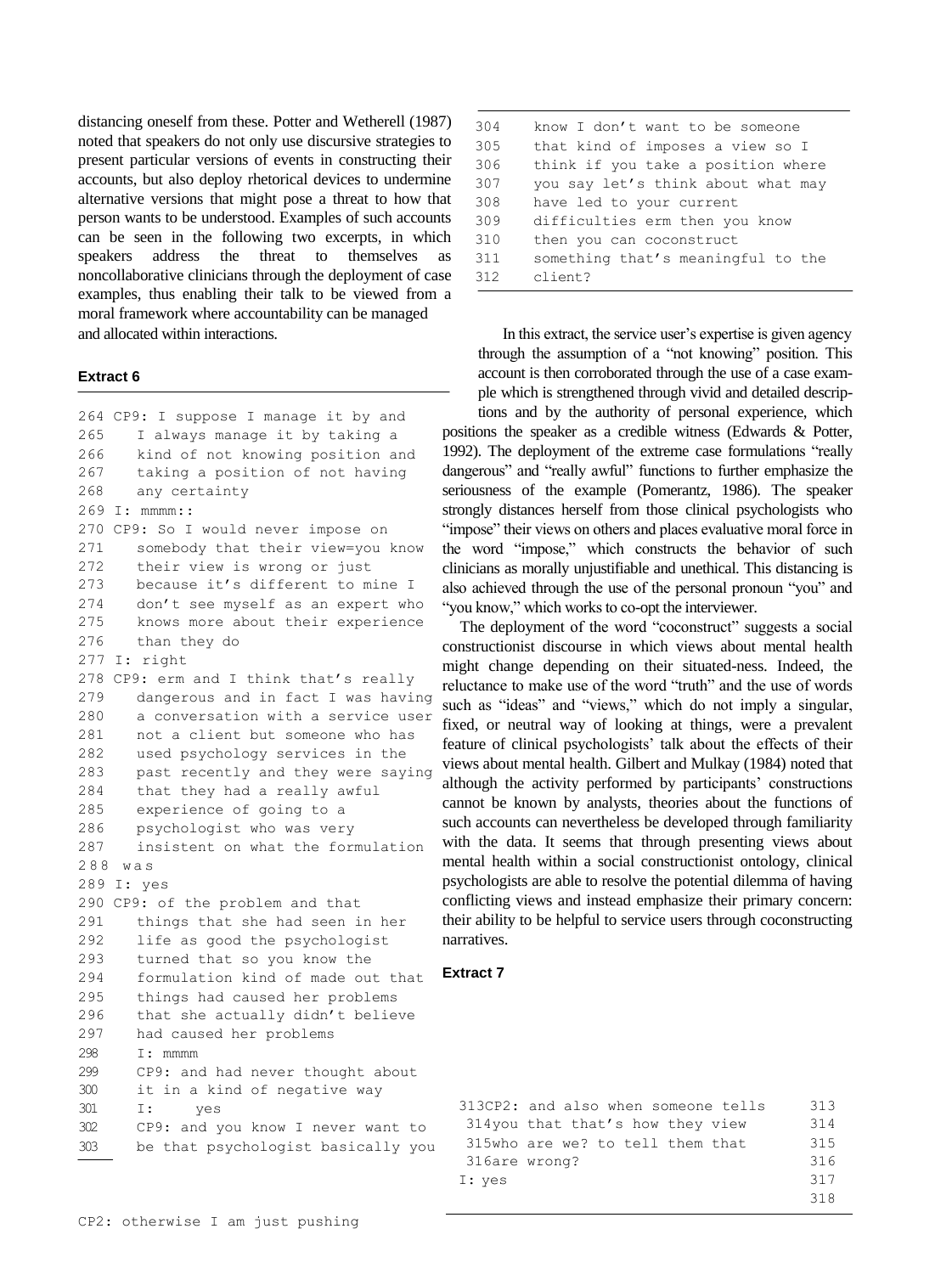```
319 my agenda on them aren't I?
320 I: yes
321 CP2: by saying no=no it's all
322 about stress=it's all about your
323 psychological resources actually
324 they don't want to hear that and
325 it's not necessarily useful
326 I: yes
327 CP2: if they want to think of it
328 as an illness then. and do you
329 know what really annoys me about
330 psychologists? actually who
331 are=who do that and I am only
332 thinking of a couple I am not
333 saying this is a widespread
334 occurrence but I do know a couple
335 of psychologists who=who will push
336 the psychosocial agenda on
337 someone who views their experience
338 as an illness because that's their
339 agenda
340 I: mmmm:::
341 CP2: because they think that there
342 is some inherent value in someone
343 understanding it that way rather
344 than that way and I always think
345 that actually boils down to
346 arrogance really
347 I: mmmmm:::
348 CP2: of thinking well no my idea
349 is better than yours.
350 I: yes yes
351 CP2: and it's not for us to
352 dictate is it you know if someone
353 think of themselves as ill and
354 that=that's not fundamentally
355 undermining their recovery then
356 why would we suggest that they are
357 wrong?
```
As in the previous extract, the speaker uses a case example to position clinicians who "push their own agendas" as irresponsible and arrogant. This strong moral discourse is highlighted both in the first and the last sentence, in which rhetorical questions are asked as if to invoke common sense: Why fix something that is not broken? The use of consensus is a common discursive strategy to enhance facticity and functions to position the speaker as balanced and reasonable (Potter & Wetherell, 1987).

As we have seen, clinicians root their discourse and justify their decision not to challenge service users' views about mental health in a discourse of moral concern. This concern is perhaps unsurprising given its integral role in the therapeutic relationship and that it is widely considered to be closely linked to clinicians' credibility (Gibson,

2006). Nevertheless, the explicit concern with not imposing views of mental health on service users is interesting, because most schools of therapy offer resources for challenging service users' lifeworlds. As described by Gergen (2009), if a client talks about issues of sexual perversion the psychoanalyst moves on to enquire about childhood experiences, and if a client speaks about how everyone is laughing at him the cognitive therapist asks if they could be laughing at something else. These therapeutic responses serve to challenge the reality of the service user by communicating, "You thought it was this, but it is (or could be) that." Indeed, George Kelly (1969), doubting the alleged truths and insights resulting from psychotherapy, concluded that insights occur only when service users adopt the perspective of therapists.

### *Disclosing Views: A Moral Dilemma*

As reflected in the following extracts, another prevalent feature of clinical psychologists' accounts was whether service users are aware of clinicians' conceptualizations, and whether these ideas should be made explicit.

```
358 I: ermm do you think that your the
359 service users that you see that
360 they come away with erm an idea
361 about your views about mental
362 health?
363 CP6: I would hope so yes yes:: I
364 think I would hope that they would
365 come away with an understanding of
366 how I view it I would also hope
367 they'd come away with an
368 understanding that I am equally
369 open and interested to know about
370 their understanding of it and that
371 even if the two positions are
372 different then that doesn't mean
373 that that's a problem
374 I: mmmmm::
375 CP6: and that that's okay
376 I: yes
377 CP6: erm so I think it's equally
378 I would want them to come away
379 with a clear understanding of how
380 I view things so that they can
381 disagree or not and likewise I
382 would want them to go away with a
383 very clear view that I am keen to
384 know what their understanding is
385 I: yes=yes
386 CP6: of it and whether our views
387 match or whether they don't
```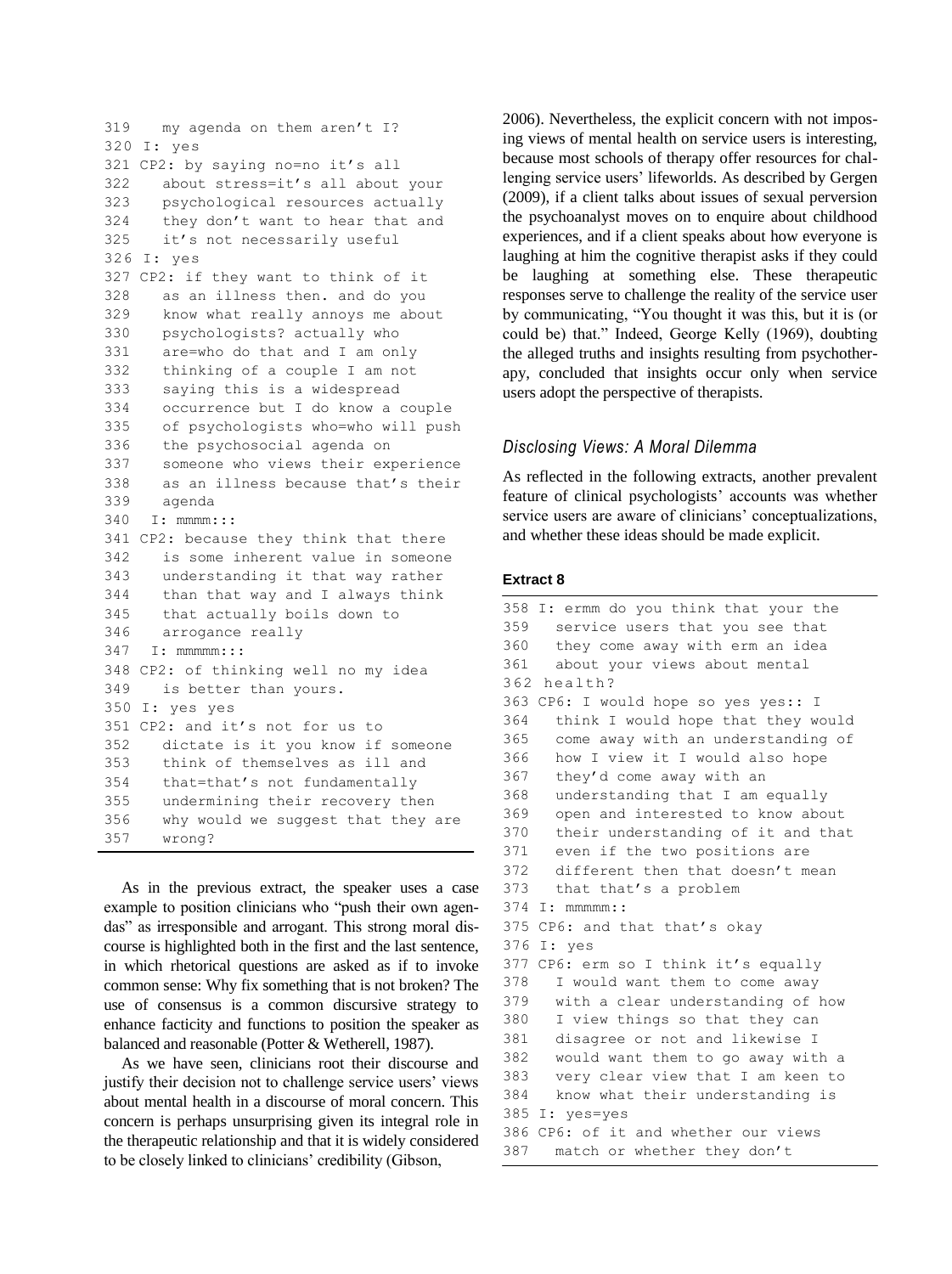|     | 388 I: mmmm                          |
|-----|--------------------------------------|
|     | 389 CP6: and if that's a problem for |
| 390 | working together or if it's not      |
| 391 | but I I am a believer in being       |
| 392 | very explicit about these things     |

In this excerpt the speaker presents the issue of service users coming away with an idea of her construction of mental health as something desired, an ideal to be aspired to, while highlighting her interest in the service user's understanding. This view is justified through giving agency to the expertise of service users, because if they are aware of their clinicians' views they are also able to disagree with them. The speaker emphasizes that although conversing views of mental health could present problems, it would not necessarily do so. In the following excerpt, the speaker draws on a similar discourse of moral concern for service users in accounting for his decision to disclose his position. This is evident in the numerous benefits to service users that the speaker argues that such disclosures lead to, and the way in which he distances himself from "imposing" his views.

#### **Extract 9**

```
393 CP11: errm so that informs that so
394 I guess I try and=and I suppose
395 that partly informs why I give
396 people information about my views
397 on mental health I don't I like to
398 think I impose them but I think
399 that kind of if you can give it to
400 people in an accessible way then
401 they are able to make choices so
402 actually you know I think they can
403 put them that erm elevates their
404 knowledge and when people have
405 knowledge they can make better
406 choices I think for themselves
407 I: yes
408 CP11: so I suppose that's partly
409 thinking back to your earlier
410 question about why do I how do
411 people I see end up knowing what I
412 think erm: I do think that does
413 influence my practice that I am
414 trying if you like lay bare the
415 assumptions behind what people do
416 erm just so that then clients can
417 make better choices about the
418 kinds of help they want and have a
419 bit more agency in their care
```
The implication of this account is that clinicians who do not disclose their ideas deprive service users from having these choices. These constructions therefore give agency to service users' expertise and their right to make their own decisions regarding their care through emphasizing the importance of being transparent as a clinician. Moreover, as noted in the above extract, they also warrant the challenging of clinicians' accounts, thereby constructing service users as active agents. In this way, the disclosure of clinical psychologists' views of mental health to service users is presented as a moral necessity, an action performed out of respect for service users' autonomy.

By presenting the need to disclose views in a manner that positions them as responsible clinicians, clinical psychologists are thus able to manage the dilemma of selfpresentation or impression management (Potter & Wetherell, 1987). Notably, through constructing the issue of whether to disclose one's views of mental health to service users in moral terms, the decision is converted from a neutral idea into a value-laden judgment call. This, in turn, was evident in the many explanations and justifications that the speakers offered for their decisions, as reflected in the following excerpt.

```
420 CP7: and I would have to explain
421 myself to a client to some extent
422 and I think that probably marks me
423 I'd be surprised if many clinical
424 psychologists erm are that clear
425 about it you know I mean=I think
426 there is an analogy to me you know
427 when a CBT<sup>1</sup> therapist socializes
428 someone in to the model I don't
429 really see there is anything
430 different in what they are doing
431 from what I am doing it's just
432 that we have different beliefs I
433 mean somebody who fully signs up
434 to CBT that is a satisfactory
435 model of a person and of course
436 they have a good ethical base in
437 doing it because it's grounded in
438 quite a lot of empirical support
439 so they can easily defend
440 themselves and say well what I am
441 doing is telling people what's
442 scientifically true about persons
443 erm:
444 I: yes::
445 CP7: erm so all I am=ermm=so
446 that technically I'm giving them
447 information erm and I guess my
```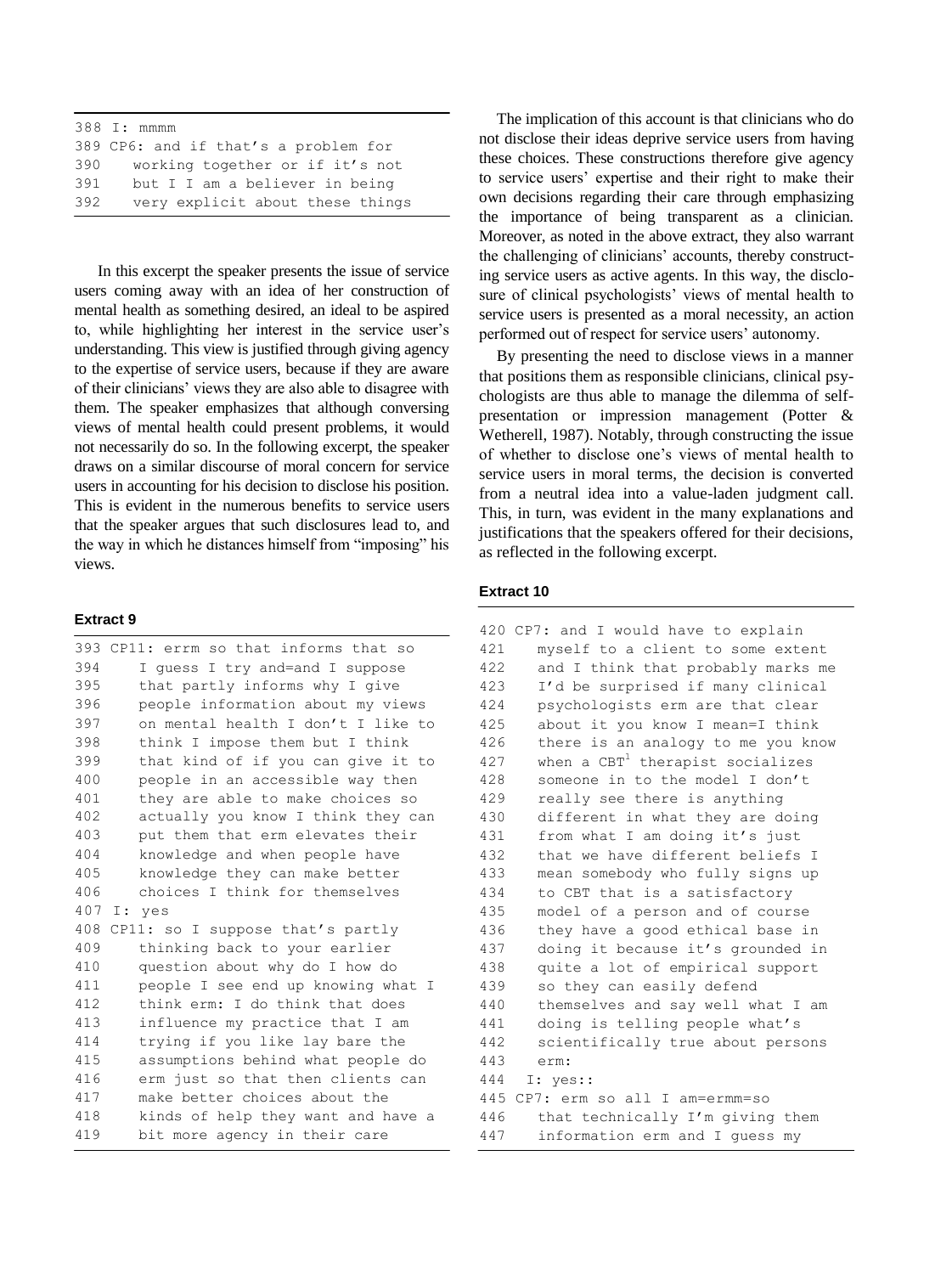| 448 | views on people are you know not  |
|-----|-----------------------------------|
| 449 | the same as that but I quess you  |
| 450 | know=you always give some         |
| 451 | information about your views as   |
| 452 | part of the practice I think it's |
| 453 | unavoidable                       |

The speaker first positions himself as different from other clinical psychologists and then likens his decision to disclose his views about mental health to cognitivebehavioral therapists socializing service users to the model. This analogy could be seen as working to equate the speaker's actions with those prescribed by the socially sanctioned, evidence-based framework of CBT, thus presenting it as more acceptable and as something that "anyone would do." This account, then, functions to legitimize the speaker's initial positioning as different from the norm. On LL 445–446, the speaker corrects himself from "so all I am" to "so that technically." These starts are noteworthy because they minimize the speaker's decision to disclose his views and highlight the need for justification. Finally, the speaker introduces the idea that views are always shared, whether we like it or not. This construction can be viewed as allowing the speaker to manage issues of accountability because, if someone were to question his rationale for disclosing his views on the basis of it being similar to socializing service users to a CBT model, he could refer to his response that it is unavoidable to transmit some ideas.

As noted throughout this analysis, clinical psychologists negotiate the influence of their views of mental health on their work with service users through drawing on a discourse of moral concern. This discourse was recurrent in the arguments and explanations that the speakers constructed in responding to our questions, and it allowed their talk to be viewed from a moral framework where accountability could be managed within interactions. These were presented within a social constructionist ontology that functioned to highlight how, despite having different views about mental health, the clinical psychologists were nevertheless able to work with service users to coconstruct narratives. As well as being professional, such accounts might also function to reflect aspects of clinicians' ethical self, their need to know that they are benefitting service users rather than causing them harm.

### **Discussion**

In this article we have presented a reading of clinical psychologists' accounts of mental health in which participants constructed biological factors and psychosocial aspects as opposite ends of a spectrum. By positioning themselves as distant from these extremes, participants

were able to manage issues of stake and accountability and to present their accounts as credible. This construction legitimated the implication of biological factors while emphasizing the primacy of psychosocial factors, which was helpful in managing cases in which there was a lack of psychosocial evidence to explain a person's mental health. Consistent with Potter and Wetherell's (1987) observations, participants used a range of different rhetorical strategies to construct their accounts of mental health. In particular, stake inoculation, category entitlement, and case examples were used to present their constructions as factual and to manage issues of accountability.

The discursive strategies deployed by the clinical psychologists in this study are consistent with past discursively informed studies, showing a cross-topic relevance by demonstrating how clinicians rely on particular rhetorical devices to "get things done" in verbal interactions (Georgaca, 2014). For example, researchers has outlined how clinicians use such discursive strategies to construct their accounts as credible (Harper, 1995; 1999), to meet challenges to their constructions (Harper, 1994), and to manage issues of professional accountability in clinical interactions (Robertson, Paterson, Lauder, Fenton, & Gavin, 2010).

In this study we were also concerned with how clinical psychologists constructed the influence of their views of mental health on their work with service users. One prevalent feature of these accounts was participants negotiating the implications of having different views of mental health than their service users through drawing on a discourse of moral concern, which functioned to manage issues of accountability. The issue of how to manage power and collaboration is a common dilemma in psychotherapy (Frank, 1973) and, in line with this data corpus, previous discursive studies have demonstrated how clinicians manage the implications of challenging service users' beliefs through drawing on a discourse of collaboration (Messari & Hallam, 2003).

Another issue that was brought up by a number of participants was the ethical need to disclose views about mental health to service users so as to enable them to make informed choices in their interactions with services. This narrative is echoed by both the recovery movement (Andresen, Oades, & Caputi, 2011) and the Department of Health (2010), which have argued such transparency to be key to the empowerment of service users' and clinicians' professional accountability, respectively.

In this article we have shown various assumptions implicit in professionals' accounts and examined the consequences of these accounts, in particular for how clinicians and service users are positioned. As outlined in the literature review, clinicians' views and assumptions about mental health have been found to guide and inform their approaches to assessment, formulation, and intervention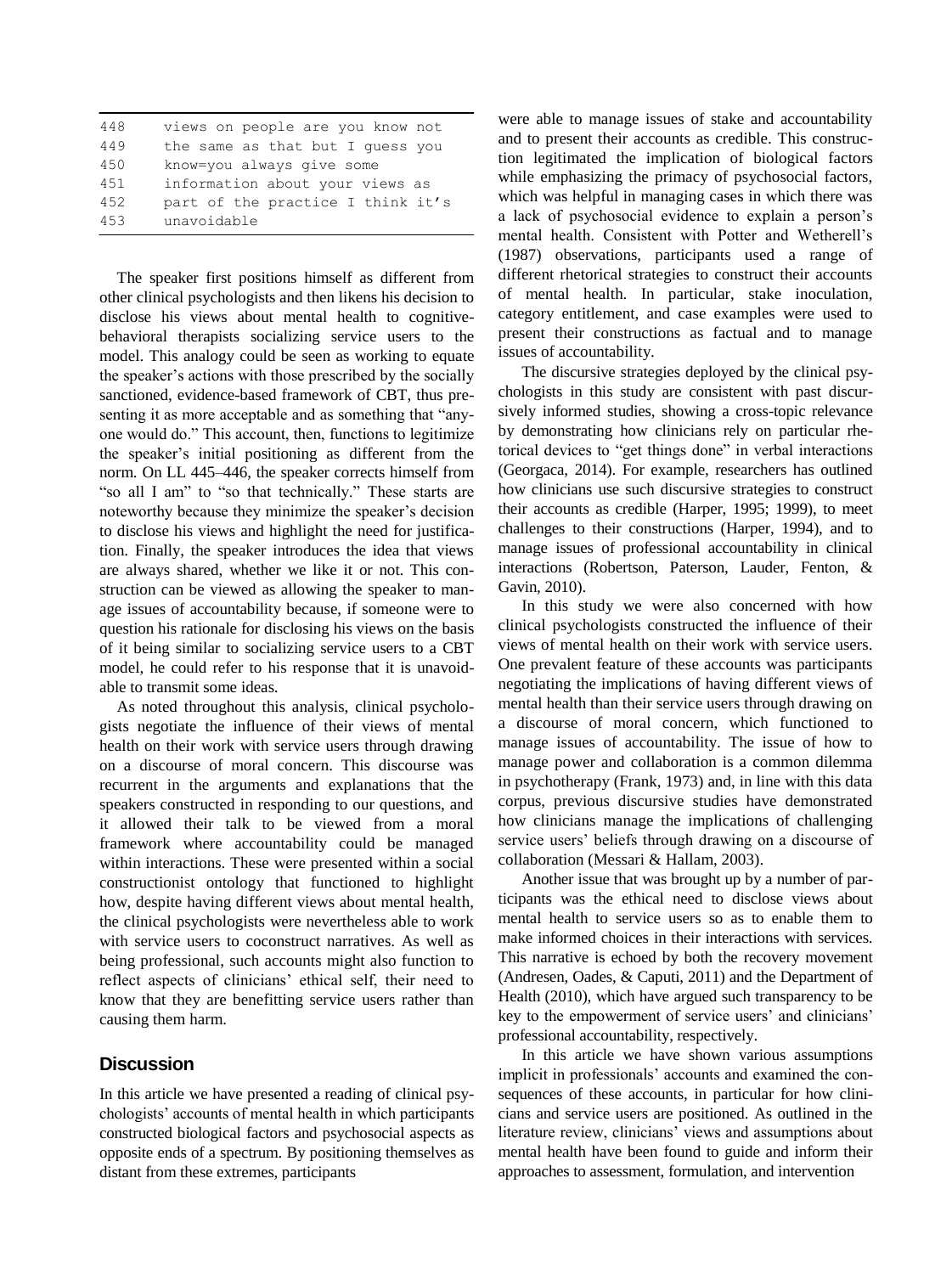(Harland et al., 2009) and to shape service users' views about their conditions (Ahn et al., 2009). This implies that there is a need for clinicians to be honest about the contingent and situated nature of their knowledge and language, to make their assumptions about mental health explicit, and to be mindful of the effects of their use of language on different stakeholders in talking about mental health.

Clearly, if clinicians are not open about such issues there might be a risk of service users passively complying with a process that they do not understand or feel they benefit from, thereby ethically compromising clinicians' practice. Moreover, such open and honest conversations are likely to strengthen the therapeutic alliance, a factor associated with positive outcomes (Martin, Garske, & Davis, 2000) and service user satisfaction (Roberts & Holmes, 1998) across therapies.

On a theoretical level, the findings demonstrate that there is a range of constructions of mental health available to clinical psychologists, and the analysis highlighted the variability and ambiguity of the participants' accounts. This highlights the various difficulties that individuals face in negotiating the concept of mental health and that, rather than relying on the a priori assumption that mental health is a consensual object of thought, future studies should be designed to capture this complexity. Finally, on a methodological level, to our knowledge this research represents the first discursive psychological examination of clinical psychologists' constructions of mental health and its effects on their work with service users. As such, not only does it fill a gap in the discursive analytic literature by examining the topic of mental health as an action-oriented discursive practice but it also offers a discursive space to examine the interactive actions performed in other controversial and contested issues.

The use of this novel approach is not without its limitations. In particular, the use of "artificial data" has been argued to decrease the ecological validity of findings (Potter & Hepburn, 2005). Although not epistemologically problematic, the method of data collection is likely to have impacted on the variability of the data. Given that mental health is an ambiguous and contested term, participants might have been conscious of how they would be perceived in constructing their accounts.

The presence of the interviewer is likely to have influenced the ways in which the clinical psychologists "did" professional accountability and how they defended their constructions of mental health and the choices made in clinical practice. As such, the views and constructions of the participants could be argued to be intersubjective, taking into account what they perceived to be the interviewer's views of mental health. Future studies might therefore consider how clinical psychologists present and negotiate

constructions of mental health with service users and other professionals in clinical settings, thus providing the opportunity to compare the data from this study with naturally occurring talk.

Although the influence of cultural context was highlighted in analyzing the actions performed by clinical psychologists' talk, it did not focus on wider contextual issues as much as a different form of discourse analysis might. For instance, undertaking this study using Foucauldian discourse analysis would enable a more thorough consideration of the impact of historical and cultural context on clinical psychologists' discourse. Such an approach might help to identify and document the disciplinary discourses used by clinical psychologists to construct mental health and its effects, which would be helpful because it might lead to a rethinking of clinical psychologists' conceptual underpinnings in relation to mental health. In this study we focused specifically on clinical psychologists' constructions of mental health and its perceived effects. One question that has been left unanswered is how service users construct mental health and their experiences of how views of mental health are negotiated in their interactions with clinicians, which would be an interesting extension to this research.

### **Acknowledgments**

We gratefully acknowledge the support of Saima Masud in assisting with the research process.

### **Declaration of Conflicting Interests**

The authors declared no potential conflicts of interest with respect to the research, authorship, and/or publication of this article.

### **Funding**

The authors received no financial support for the research, authorship, and/or publication of this article.

### **Note**

1. Cognitive behavioral therapy (CBT) is a psychotherapeutic approach aimed at reducing psychological distress through changing the way people think and behave.

#### **References**

- Ahn, W., Flanagan, E., Marsh, J., & Sanislow, C. (2006). Beliefs about essences and the reality of mental disorders. *Psychological Science*, *17*, 759–766. doi:10.1111/j.1467- 9280.2006.01779.x
- Ahn, W., Proctor, C. C., & Flanagan, E. H. (2009). Mental health clinicians' beliefs about the biological, psychological, and environmental bases of mental disorders. *Cognitive Science*, *33*, 147–182. doi:10.1111/j.1551- 6709.2009.01008.x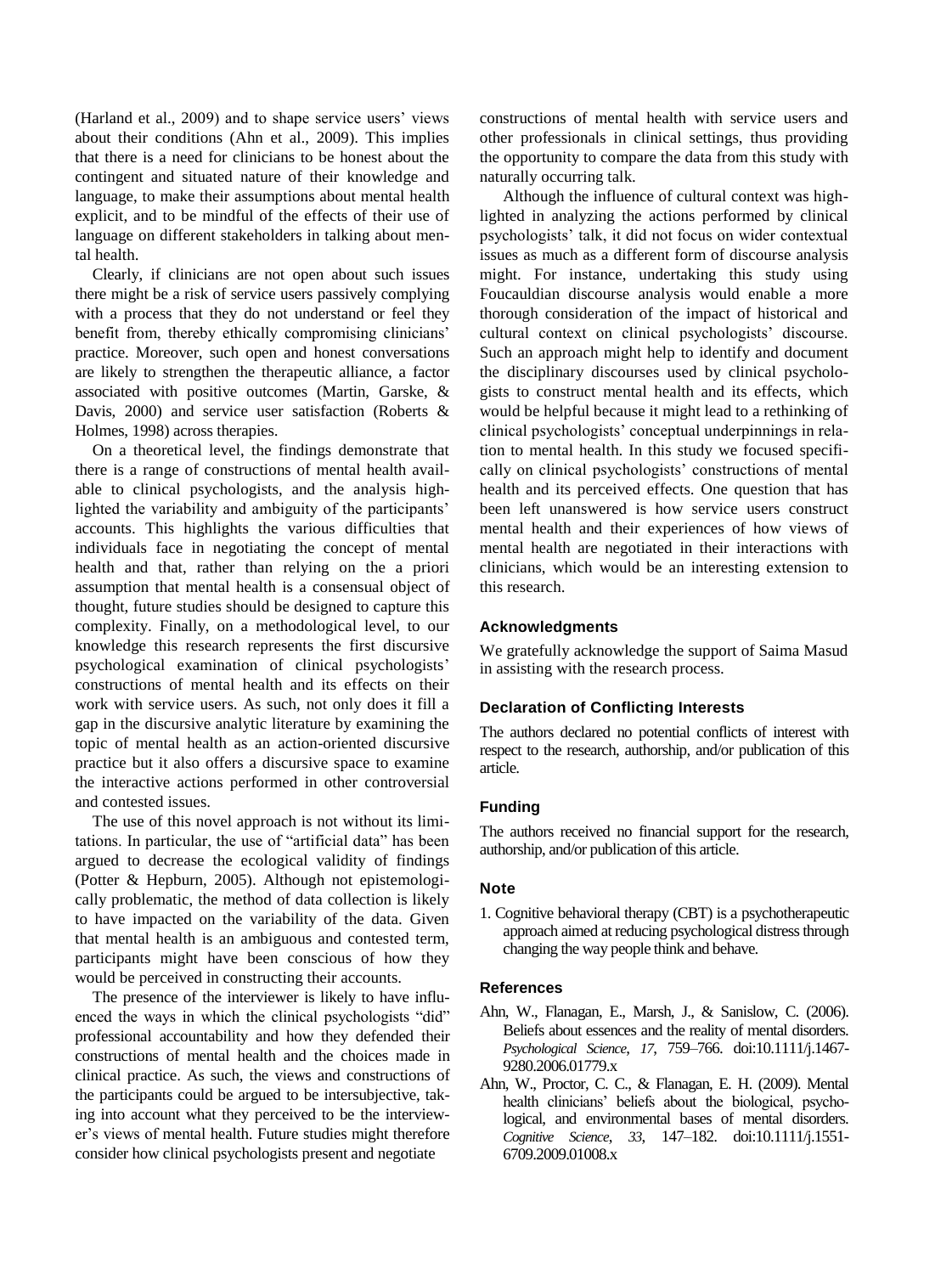- Andresen, R., Oades, L. G., & Caputi, P. (2011). *Psychological recovery: Beyond mental illness*. Oxford, United Kingdom: Wiley-Blackwell.
- Bennett, L., Thirlaway, K., & Murray, A. J. (2008). The stigmatising implications of presenting schizophrenia as a genetic disease. *Journal of Genetic Counseling*, *17*, 550– 559. doi:10.1007/s10897-008-9178-8
- Billig, M. (1987). *Arguing and thinking*. Cambridge: Cambridge University Press.
- Billig, M. (1999). *Freudian repression: Conversation creating the unconscious*. Cambridge: Cambridge University Press.
- Campbell, R. J. (2010). Mental health. In *Campbell's psychiatric dictionary*. New York: Oxford University Press.
- Cape, G., Antebi, D., Standen, P., & Glazebrook, C. (1994). Schizophrenia: The views of a sample of psychiatrists. *Journal of Mental Health*, *3*, 105–113. doi:10.3109/09638239409003784
- Crossley, M. L. (2002). "Could you please pass one of those health leaflets along?" Exploring health, morality and resistance through focus groups. *Social Science & Medicine*, *55*, 1471–1483. doi:10.1016/S0277-9536(01)00265-9
- Department of Health. (2010). *Equity and excellence: Liberating the NHS*. London: Author.
- Edwards, D. (1995). Two to tango: Script formulations, dispositions, and rhetorical symmetry in relationship troubles talk. *Research on Language and Social Interaction*, *28*(4), 319– 350. Retrieved from <http://homepages.lboro.ac.uk/~ssde/> Edwards%20%20Two%20to%20tango%201995.pdf
- Edwards, D., & Potter, J. (1992). *Discursive psychology*. London: SAGE.
- Engel, G. L. (1977). The need for a new medical model: A challenge for biomedicine. *Science*, *196*, 129–136. doi:10.1126/ science.847460
- Fernando, S. (2003). *Cultural diversity, mental health and psychiatry*. London: Routledge.
- Fowler, D., Garety, P., & Kuipers, E. (1995). *Cognitive behaviour therapy for psychosis: Theory and practice*. Chichester, United Kingdom: Wiley.
- Frank, J. D. (1973). *Persuasion & healing: A comparative study of psychotherapy*. London: Johns Hopkins University Press.
- Georgaca, E. (2014). Discourse analytic research on mental distress: A critical overview. *Journal of Mental Health*, *23*(2), 55-61. doi:10.3109/09638237.2012.734648
- Gergen, K. J. (2009). *Relational being: Beyond self and community*. New York: Oxford University Press.
- Gibson, S. (2006). Respect as esteem: The case of counselling. *Res Publica*, *12*(1), 77–95. doi:10.1007/s11158-006-0007-3
- Gilbert, G. N., & Mulkay, M. (1984). *Opening Pandora's box: A sociological analysis of scientists' discourse*. Cambridge: Cambridge University Press.
- Harland, R., Antonova, E., Owen, G. S., Broome, M., Landau, S., Deeley, Q., & Murray, R. (2009). A study of psychiatrists' concepts of mental illness. *Psychological Medicine*, *39*, 967–976. doi:10.1017/S0033291708004881
- Harper, D. (1994). The professional construction of "paranoia" and the discursive use of diagnostic criteria. *British Journal of Medical Psychology*, *67*, 131–143. Retrieved fro[m www. ncbi.nlm.nih.gov/pubmed/7918208](http://www.ncbi.nlm.nih.gov/pubmed/7918208)
- Harper, D. (1995). Discourse analysis and mental health. *Journal of Mental Health*, *4*, 347–357. doi:10.1080/09638239550037406
- Harper, D. (1999). Tablet talk and depot discourse: Discourse analysis and psychiatric medication. In C. Willig (Ed.), *Applied discourse analysis: Social and psychological interventions* (pp. 125–144). Buckingham, United Kingdom: Open University Press.
- Hayes, R. L., & Oppenheim, R. (1997). Constructivism: Reality is what you make it. In T. L. Sexton & B. L. Griffin (Eds.), *Constructivist thinking in counselling practice, research, and thinking* (pp. 19-40). New York: Teacher's College Press.
- Horton-Salway, M. (2001). The construction of M.E.: The discursive action model. In M. Wetherell, S. Taylor, & S. J. Yates (Eds.), *Discourse as data* (pp. 148–188). London: SAGE.
- Hugo, M. (2001). Mental health professionals' attitudes toward people who have experienced a mental health disorder. *Journal of Psychiatric and Mental Health Nursing*, *8*(5), 419–425. doi:10.1046/j.1351-0126.2001.00430.x
- Kelly, G. A. (1969). Psychotherapy and the nature of man. In B. Maher (Ed.), *Clinical psychology and personality* (pp. 207–215). London: Wiley.
- Kendell, R. (1995). Mental health and mental illness. In D. Trent & C. Reed (Eds.), *Promoting mental health* (pp. 33– 40). Avebury, United Kingdom: Aldershot.
- Kent, H., & Read, J. (1998). Measuring consumer participation in mental health services: Are attitudes related to professional orientation? *International Journal of Social Psychiatry*, *44*, 295–310. doi:10.1177/002076409804400406
- Madill, A., Jordan, A., & Shirley, C. (2000). Objectivity and reliability in qualitative analysis: Realist, contextualist and radical constructionist epistemologies. *British Journal of Psychology*, *91*, 1–20.
- Malek, M. (2004). Understanding ethnicity and children's mental health. In M. Malek & C. Joughin (Eds.), *Mental health services for minority ethnic children and adolescents*. London: Jessica Kingsley.
- Martin, D., Garske, J., & Davis, K. (2000). Relation of the therapeutic alliance with outcome and other variables: A meta-analytic review. *Journal of Consulting and Clinical Psychology*, *68*, 438–450. Retrieved from [www.ncbi.nlm.](http://www.ncbi.nlm.nih.gov/pubmed/10883561)  [nih.gov/pubmed/10883561](http://www.ncbi.nlm.nih.gov/pubmed/10883561)
- McHoul, A., & Rapley, M. (2005). A case of ADHD diagnosis: Sir Karl and Francis B slug it out on the consulting room floor. *Discourse and Society*, *16*(3), 419–449. doi:10.1177/0957926505051173
- Messari, S., & Hallam, R. (2003). CBT for psychosis: A qualitative analysis of client's experiences. *British Journal of Clinical Psychology*, *42*, 171–188. doi:10.1348/014466503321903580
- Newton, J. (1988). *Preventing mental illness*. London: Routledge.
- Nightingale, D. J., & Cromby, J. (1999). *Social constructionist psychology: A critical analysis of theory and practice*. Buckingham, United Kingdom: Open University Press.
- O'Reilly, M., & Parker, N. (2013). 'Unsatisfactory saturation': A critical exploration of the notion of saturated sample